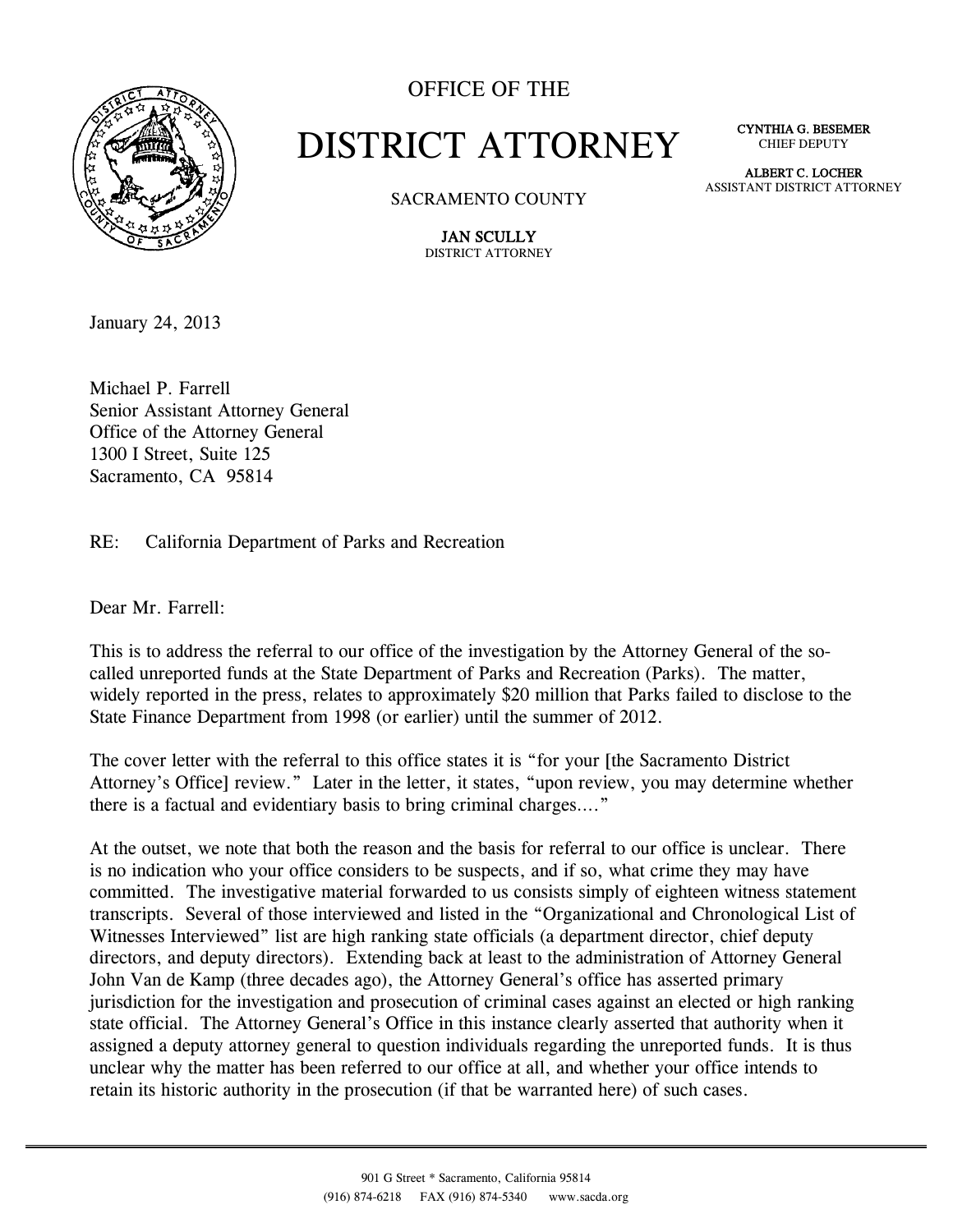Beyond that point, we have other concerns regarding this referral.

First, this case was not investigated by the Attorney General's Office as a criminal matter. The Criminal Division did not conduct the investigation. Instead, it was done by an attorney in the Civil Division, who personally conducted the witness interviews, prepared the report and submitted it to the Natural Resources Agency. The referral to us contains only transcripts of some of the witness interviews; not the final report (apparently for reasons discussed below), and no supporting or related documentation.

Second, the investigation was not conducted in a manner consistent with or conducive to its use for criminal evaluation purposes. Specifically, the investigation consisted of the interview of 40 current or former state employees.<sup>1</sup> Of these, more than half (at least 21) were interviewed after being ordered to provide their statements under a promise of use immunity.<sup>2</sup> See Lybarger v. City of Los Angeles (1985) 40 Cal.3d 822; Spielbauer v. County of Santa Clara (2009) 45 Cal.4th 704. Such statements, and the products of the statements, cannot be used to prosecute the individual declarants. Thus, your referral package to us does not include the compelled statements. Still, it does not appear that any effort was made in this process to identify and differentiate potential targets or defendants from mere witnesses, nor to assure that statements taken from targets did not serve as the basis for developing further information as the investigation progressed, nor to meaningfully segregate out any such "product" information. The result is that the Lybarger matter and non-Lybarger matter appear to be hopelessly intertwined, making it unlikely, if not impossible, for anyone to be able to determine what evidence would be admissible against which subjects. As you properly note in your cover letter, this raises serious concerns about the possibility of ever basing a criminal prosecution on this investigative material.

Likewise, it appears that the written report that was the final product of the investigation was not prepared in any way to attempt to segregate or separate from the narrative or conclusions matters which are subject to  $Lybarger$  use immunity limitations, and matters which are not.

The points above all reflect on the fundamental nature of any review this office is being asked to undertake. Like any prosecution office, the District Attorney's Office receives cases from investigative agencies when the agency has concluded there is cause to believe a crime has been committed which merits prosecution. A referral will come with the agency's conclusion that they have cause to believe a particular crime was committed by a particular suspect or suspects. If the investigative agency feels that a crime has not been committed, then the matter is not forwarded to the District Attorney for possible prosecution.

This referral comes to us without any indication from your office as to what crimes may have been committed, or which persons may be suspected of having committed any crimes. Indeed, the points described above (investigation conducted entirely by the civil division; investigation conducted

 $\overline{a}$ 

<sup>&</sup>lt;sup>1</sup> The "Organizational and Chronological List of Witnesses Interviewed" provided with the referral lists 39 separate witnesses. However, the "Alphabetical Index of Witness Interview Summaries" posted online lists 40 witnesses. Witness Gayle Bohlmann, Assistant Deputy Director, Administrative Services from June 2009 to June 2010 is not on the Organizational and Chronological list.

 $2$  The Organizational and Chronological List specifies which witnesses gave compelled or uncompelled statements. Because she is not on that list, we do not know which type of statement Ms. Bohlmann gave.